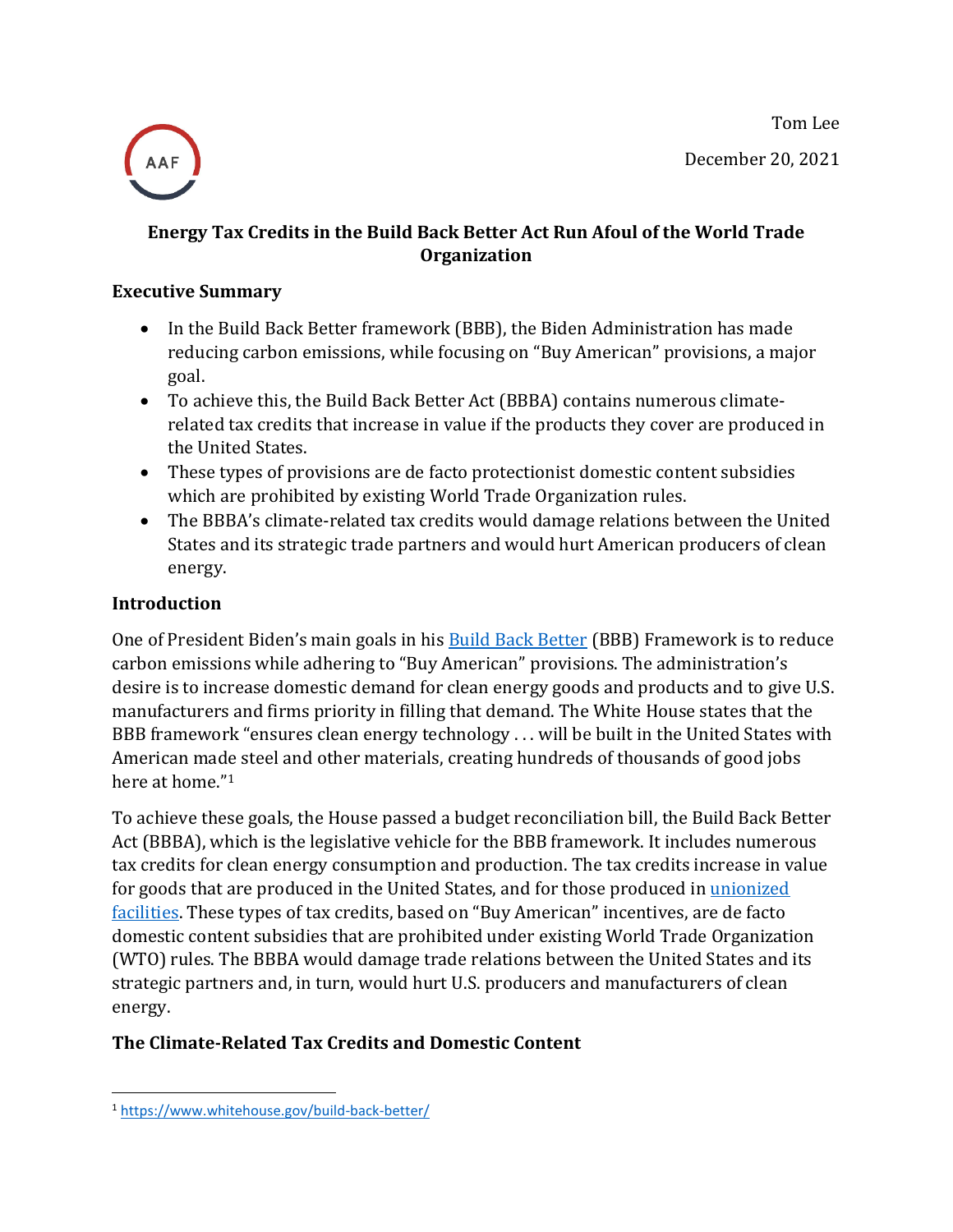The BBBA includes tax credits to incentivize the purchase of electric vehicles (EV). Buyers or new or used EVs would qualify for a \$7,500 tax credit. EVs with battery cells manufactured in the United States would be eligible for another \$500 in tax credits. EVs assembled at American factories with union-represented workers would be eligible for another \$4,500 in tax credits. If all conditions are met, consumers could receive a tax credit of up to \$12,500, provided the credit does not exceed 50 percent of the vehicle's value. For more, see Ewelina Czapla's and Isabel Soto's analyses [here](https://www.americanactionforum.org/insight/climate-implications-of-the-bbbas-ev-provisions/) an[d here.](https://www.americanactionforum.org/insight/how-the-bbbas-union-labor-requirements-undermine-its-climate-goals/)

The BBBA would also add and modify numerous investment and production tax credits on energy projects. Electricity producers that operate renewable energy facilities, including solar and wind, would be eligible for these credits. The value of these credits increases if the facilities use iron and steel products produced in the United States. There is also a provision to provide production tax credits for numerous solar and wind products. As with other credits, the value of these credits increases if the final assembly of the components is completed in a facility in the United States.

# **Protectionism and Running Afoul of World Trade Organization Rules**

Because the tax credits increase in value based on "Buy American" incentives, they favor the use of domestic goods. This is in violation of Article 3.1(b) of the WTO's Agreement on Subsidies and Countervailing Measures which states "subsidies contingent, whether solely or as one of several other conditions, upon the use of domestic over imported goods" are prohibited.<sup>2</sup> Similarly, the tax credits violate Article III of the General Agreement on Tariffs and Trade (GATT), a central component of the WTO, which states "internal taxes and other internal charges … affecting the internal sale, offering for sale, purchase … distribution or use of products, and internal quantitative regulations requiring … processing or use of products in specified amounts or proportions, should not be applied to … domestic products so as to afford protection to domestic production." 3

It is especially damning that the BBB framework states it will "boost the competitiveness of existing industries, like steel, cement, and aluminum, through grants, loans, tax credits, and procurement to drive capital investment in the decarbonization and revitalization of American manufacturing." The Biden Administration is engaging in trade protectionism, much like the Trump Administration–and the only difference is an emphasis on reducing carbon emissions.

## **Damaging Strategic Trade and U.S. Manufacturing**

The numerous climate-related tax credits based on "Buy American" incentives would damage trade relations between the United States and its strategic allies. Canada has already raised the alarm on the EV tax credits, pointing out they are not just a violation of WTO rules, but of United States Mexico Canada Free Trade Agreement (USMCA) rules, as

<sup>2</sup> [https://www.wto.org/english/docs\\_e/legal\\_e/24-scm.pdf](https://www.wto.org/english/docs_e/legal_e/24-scm.pdf)

<sup>3</sup> [https://www.wto.org/english/docs\\_e/legal\\_e/gatt47\\_01\\_e.htm](https://www.wto.org/english/docs_e/legal_e/gatt47_01_e.htm)